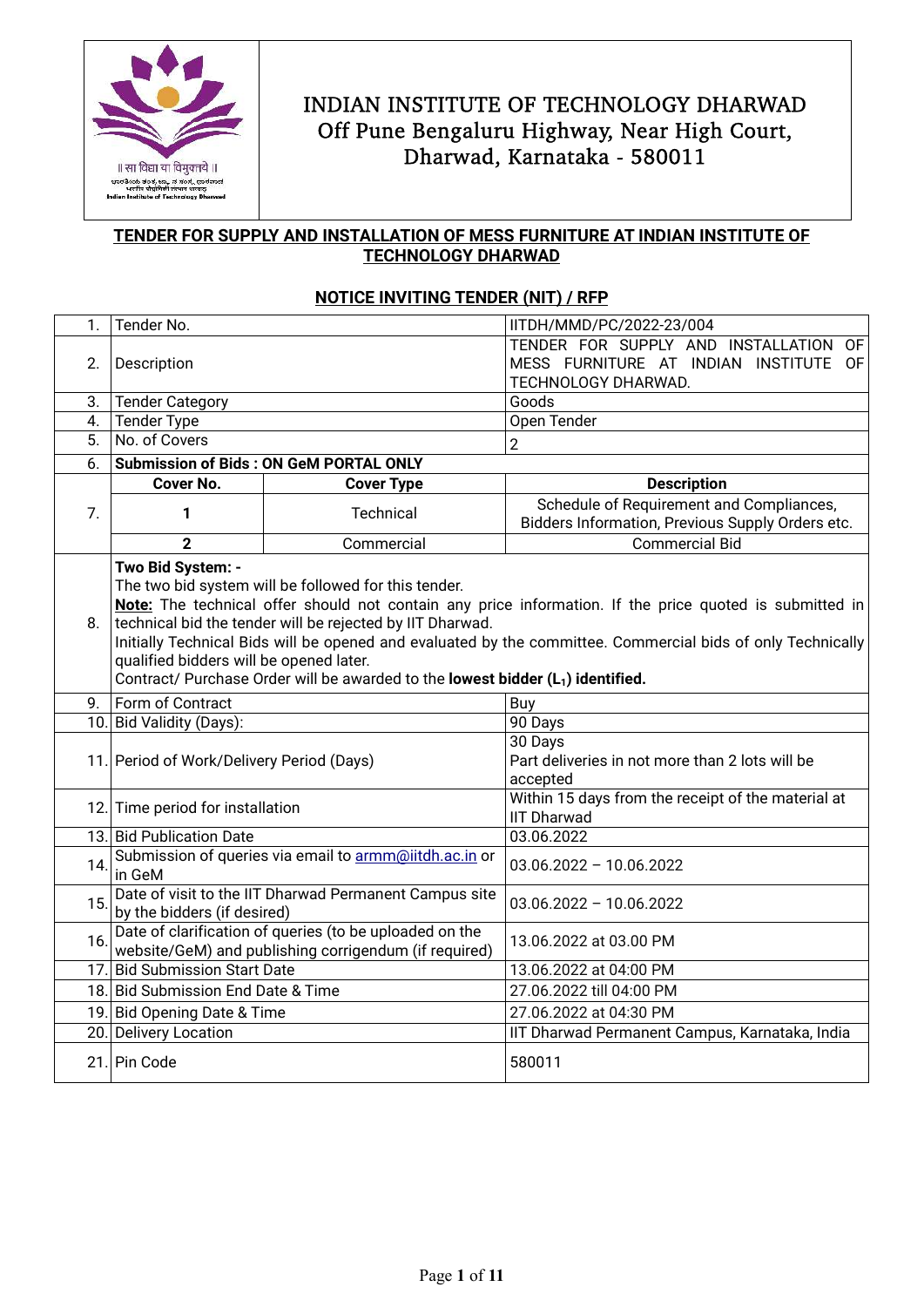

### **Section – I: Instructions to Bidders**

- 1. Indian Institute of Technology Dharwad invites tenders (under two bid system) ON GeM portal from reputed suppliers/manufacturers OR authorized dealers for the item as described in Sl.No.2 of page 1 of this document and as per the Technical Specifications given in the Section V of this document.
- 2. The bidder should note that the technical specifications mentioned in **Section V** form the core of the products. The offers must strictly be as per the specifications given. At the same time, it must be kept in mind that mere copying of our specifications in the quotation shall not make the technical bid eligible for consideration. **A bid has to be supported with original catalogue of the quoted item/s duly signed by the authorised person participating in the bid.** Non-compliance with above shall be treated as incomplete/ambiguous and the bid may be ignored without giving an opportunity to the bidder for further clarification/negotiation etc.
- 3. In order to clarify on any technical specifications or any issues, a query session (by email) for clarification is provided. Resultant rebuttal/re-publishing of modified RFP or corrigendum (as the case may be) will be published on the institute website. **The bidders are advised to utilize the period given for clarifying any issue pertaining to RFP. After the period is over, no issue will be addressed and the institute will assume general acceptance of RFP terms and conditions**. Prospective bidders have to submit their bids post rebuttal/modification in RFP (as the case may be).
- 4. The prospective bidders are also encouraged to visit the construction site of the IIT Dharwad permanent site, on the date scheduled by the institute for this purpose if they desire. However, this is not a mandatory requirement.
- 5. Any item not specifically mentioned in the tender document but essential in the opinion of the bidder for successful execution of the order (if awarded), should be brought to the notice of IIT Dharwad within the pre-bid clarification period and before end date of submission of queries. On clearance from institute side, the same may be included by the institute by issuing a necessary corrigendum (as the case may be). However, the decision as to whether to consider such items or not, rests with the Institute.
- 6. The bidder shall ensure that the bid submitted by him includes all accessories (as per annexures) for full execution of contract. The successful bidder shall not charge extra for additional items required to meet the operational requirement at the stage of installation and commissioning.
- 7. Procedure for Bid Submission : **Bids can be submitted only through GeM portal.**
- 8. The bidder must submit all documents required for evaluation of technical bid and sought in the RFP as forming part of technical evaluation with signature and seal of the competent authority of the firm. In the event of non-receipt of any of the documents forming part of Technical Bid, bidder may be disqualified from the process. No paper relating to the technical bid will be received during the Technical Bid evaluation or afterwards unless specifically called for by the Committee. Further, any separate correspondence in the matter shall also not be entertained.
- 9. During evaluation of the Technical Bid, the committee will scrutinize the documents mentioned above and may forward any or all the documents to the concerned authorities for verification and authentication. In case of any document(s) as submitted by the bidder is found/reported to be fake, the bidder will be out of the tendering process and suitable legal action may be initiated against the bidder.
- 10. The above-mentioned basic eligibility conditions and additional clauses are broad guidelines for prequalification and the Director, IIT Dharwad hereby reserves the right to relax/ alter/ modify/ add any or all the conditions.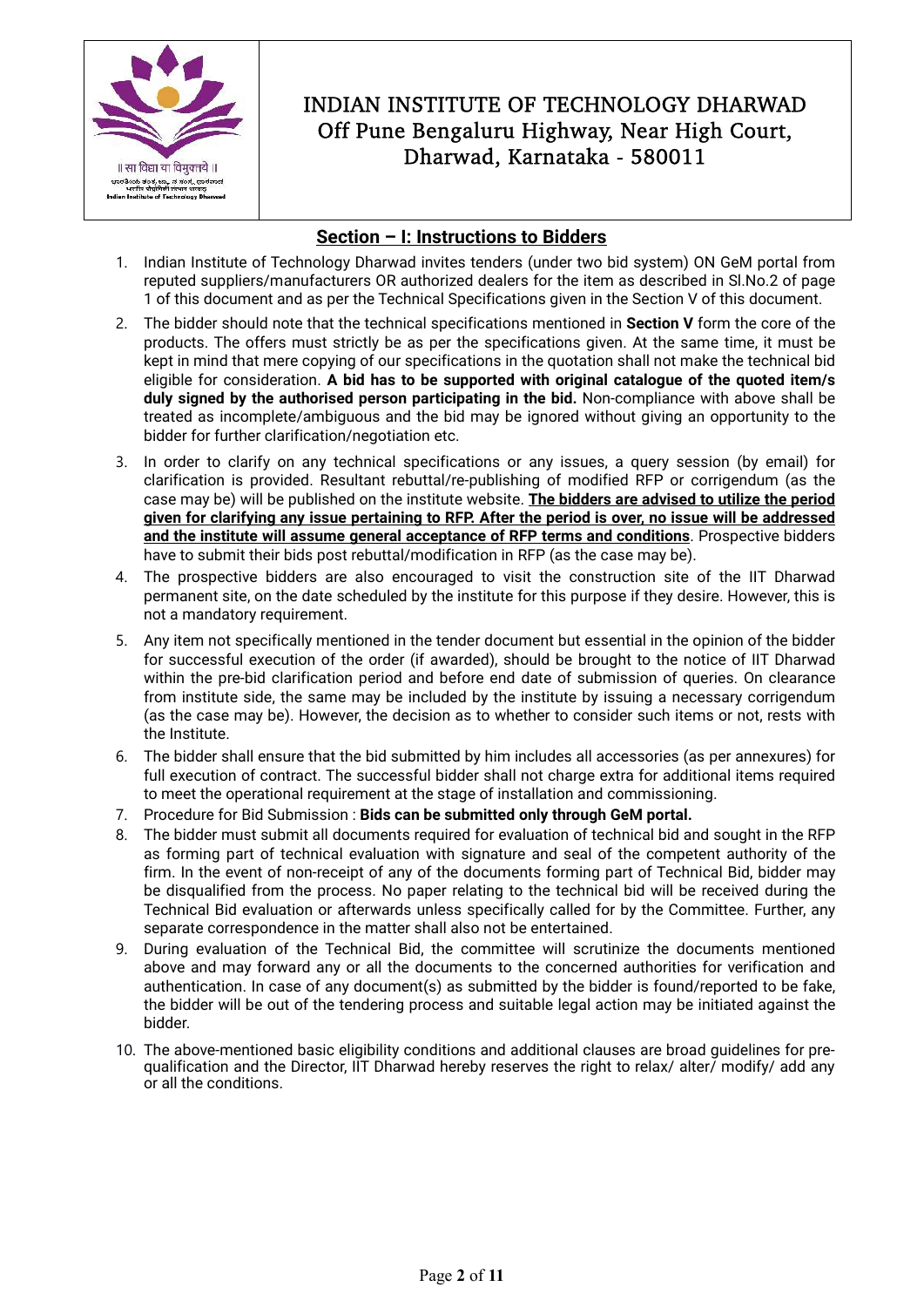

## **SECTION-II: ELIGIBILITY CRITERIA:**

Only those bidders fulfilling the following Eligibility Criteria (supported by documents) are expected to participate in the Tender **(all criteria to be mandatorily fulfilled for technical qualification)**: -

| S. No. | <b>Eligibility Criteria</b>                                                                                                    | <b>Document required</b>                                                                                                                                                                                                                                                                      |
|--------|--------------------------------------------------------------------------------------------------------------------------------|-----------------------------------------------------------------------------------------------------------------------------------------------------------------------------------------------------------------------------------------------------------------------------------------------|
| 1.     | Proof of establishment of company/business<br>for a period of more than 3 years.                                               | Bidder must be OEM/an<br>The<br>authorized<br>partner/dealer in the business of the supply and<br>installation of the subject equipment as<br>described in Sl.No.2 of page 1 of this document<br>for a period not less than 3 years (i.e., must be in<br>this business from 2019 or earlier). |
|        |                                                                                                                                | If the Bidder is an authorized partner/dealer,<br>then a Manufacturer's Authorization Form (MAF)<br>must be submitted along with the bid.                                                                                                                                                     |
| 2.     |                                                                                                                                | The bidder should have executed one contract<br>for similar works having 80% value of the<br>estimated cost (or)                                                                                                                                                                              |
|        |                                                                                                                                | The bidder should have executed two<br>contracts for similar works having 60% value of<br>the estimated cost (or)                                                                                                                                                                             |
|        | Previous experience & copy of performance<br>certificates along with Purchase Orders                                           | The bidder should have executed three<br>contracts for similar works having 40% value of<br>the estimated cost                                                                                                                                                                                |
|        |                                                                                                                                | COPIES OF WORK ORDERS ALONG<br><b>WITH</b><br>COMPLETION CERTIFICATES TO BE SUBMITTED<br>ALONG WITH THE BID TO PROVE THE ABOVE.                                                                                                                                                               |
|        |                                                                                                                                | The above condition supersedes the criteria<br>given in the GeM bid document Point No.7 at<br>page No.3.                                                                                                                                                                                      |
| 3.     | Profitability                                                                                                                  | The bidder should have been profitable in the<br>preceding three financial years. Income Tax<br>returns for the previous 3 Financial Years to be<br>provided.                                                                                                                                 |
| 4.     | Minimum Average Annual Turnover of the<br>bidder (in the last 3 years)                                                         | Rs.29,00,000/-                                                                                                                                                                                                                                                                                |
| 5.     | Minimum Average Annual Turnover of the<br>OEM (in the last 3 years)                                                            | Rs.1,16,00,000/-                                                                                                                                                                                                                                                                              |
| 6.     | Duly filled and completed Section-V                                                                                            |                                                                                                                                                                                                                                                                                               |
|        | • Compliance for commercial terms of<br>tender<br>• Compliance for technical specifications of<br>the equipment to be supplied | The following information on the letter head of<br>the company / bidder:<br>Compliance for commercial terms of tender<br>Compliance for technical specifications of<br>the equipment to be supplied                                                                                           |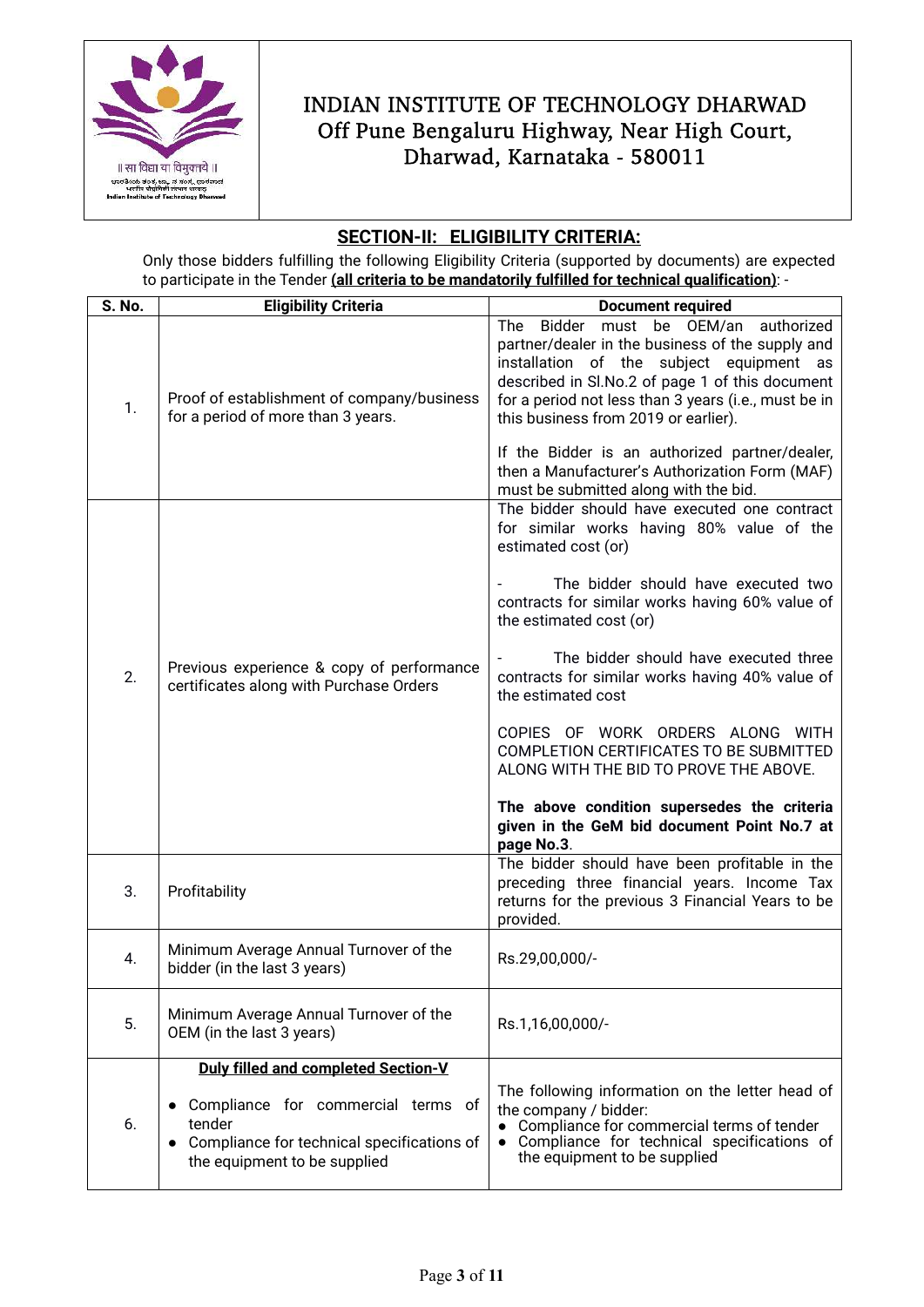

## **Section - III: General Conditions of Contract**

### 1. **Award of Contract**:

On identifying L1 vendor, a Letter of Intent will be issued to the L1 vendor.. A committee from IIT Dharwad may visit the factory/production site to assess the capability of the L1 vendor for successful execution of the contract. **PO shall be issued subsequent to satisfactory report submitted by this committee**.

### 2. **Evaluation of Bid**:

- a) Technical bids will be evaluated for suitability as per documentary validation, eligibility criteria and technical specifications laid out in this tender document. The bids found suitable will be recommended by the committee and after approval of competent authority shall be deemed as technically suitable offers. The technically qualified bidders will be informed accordingly and commercial bids of such offers will be evaluated on a suitable designated time and date.
- b) Commercial bid will be evaluated by taking into consideration the total cost of all the items quoted and the total cost of comprehensive maintenance contract.
- c) In case any BIDDER is silent on any clauses mentioned in the bid documents, IIT Dharwad shall construe that the BIDDER has accepted the clauses of the tender and no further claim will be entertained.
- d) No revision in the terms and conditions quoted in the offer will be entertained after the last date and time fixed for receipt of tenders.
- e) Price Bid must be in INR only. **PRICE BID must be submitted as per BoQ on GeM**
- 3. Any bidder from a country which shares a land border with India will be eligible to bid in this tender only if the bidder is registered with the Competent Authority in compliance with Dept. of Expenditure Ministry of Finance OM No. F.No.6/18/2019-PPD dt. 23/07/2020 as amended from time to time.
- 4. Bidders should comply with Public Procurement (Preference to Make in India) order 2017 issued vide DPIIT Order No. 45021/2/2017-B.E-II dated 15/06/2017 as amended from time to time.

### 5. **Corrupt & Fraudulent Practices**:

IIT Dharwad requires that bidders, suppliers, contractors and consultants, if any, observe the highest standard of ethics during the procurement and execution of such contracts. In pursuit of this policy, the terms set forth below are defined as follows:

- a) "Corrupt practice "means the offering, giving, receiving, or soliciting, directly or indirectly, of anything of in kind/value to influence the action of a public official in the procurement process or in contract execution;
- b) "Fraudulent practice" means a misrepresentation or omission of facts in order to influence a procurement process or the execution of a contract;
- c) "Collusive practice" means a scheme or arrangement between two or more bidders, designed to establish bid prices at artificial, non- competitive levels; and
- d) "Coercive practice" means harming or threatening to harm, directly or indirectly, persons or their property to influence their participation in the procurement process or affect the execution of a contract;
- e) IIT Dharwad will reject a proposal for award if it determines that the Bidder recommended for award has, directly or through an agent, engaged in corrupt, fraudulent, collusive or coercive practices in competing for the Contract in question.

#### 6. **Pre-installation:**

Please also mention the pre-installation requirements for the equipment like ambient temperature, humidity, civil work, weather specifications, power specifications, etc. When all items are provided, full performance satisfaction should be demonstrated to IIT Dharwad. The vendor has to physically inspect the site and shall make a note of the actual physical conditions of (ambient temperature, humidity, weather and power availability). The vendor shall be responsible of the correctness of the data and consideration in the design and supply of all equipment accordingly. The vendor shall clearly specify requirement to be provided from IIT Dharwad during the initial visit. The vendor shall inspect all electrical installations, for leak currents, Earthing and required safety of the equipment's, if any and ensure correctness.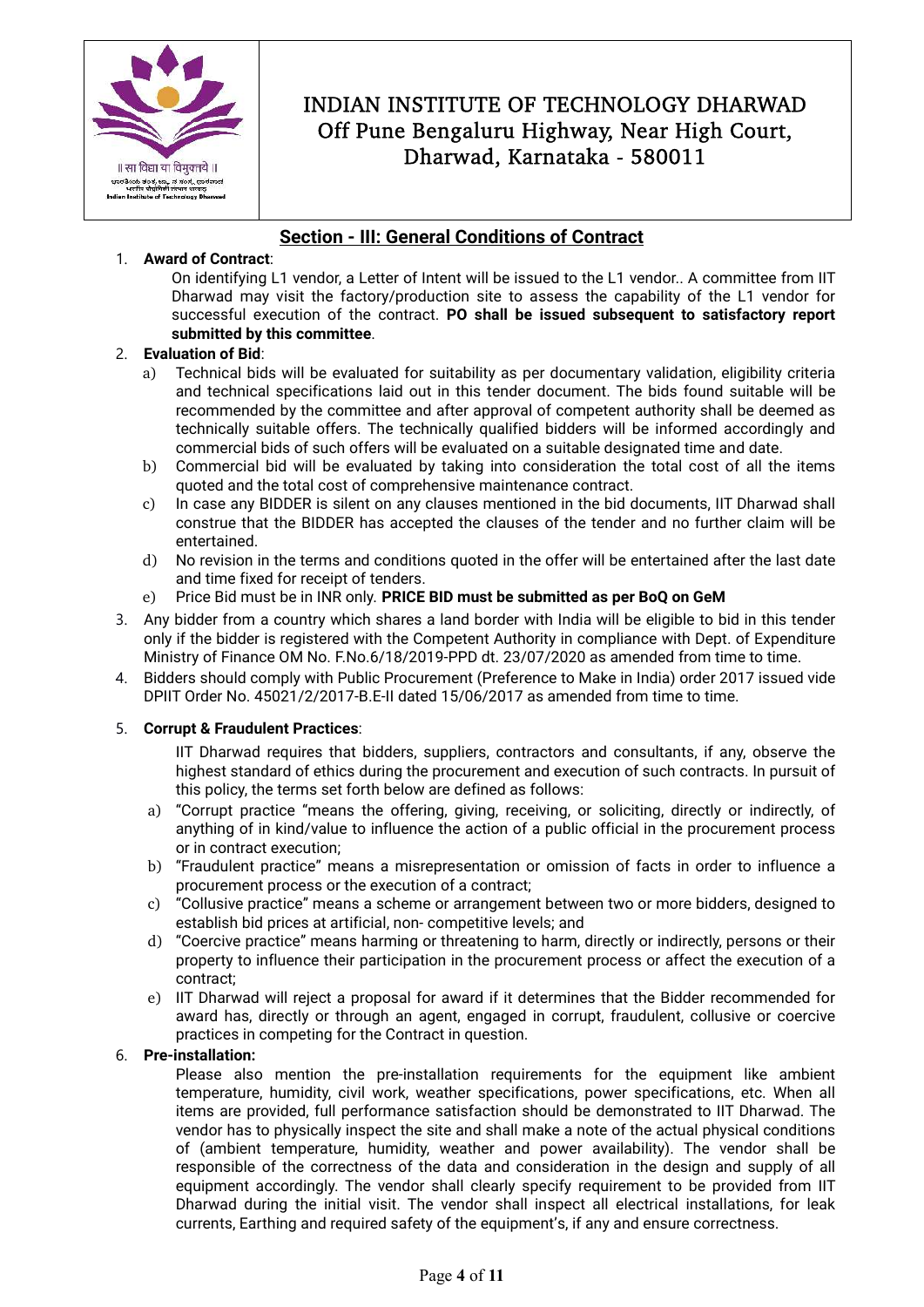

### 7. **Terms of Payment: (For Indigenous Supplies and quotes in INR):**

- i. Payment within 30 days from the date of delivery, installation, commissioning, demonstration, training, testing and receipt of Acceptance Certificate of concerned Department / Section / Materials Management Division, IIT Dharwad.
- ii. Payment shall be made by electronic fund transfer or such other mode offered by the Bank.
- iii. IIT Dharwad does not pay advance payment to party. Any request of Advance payment will be summarily rejected.

#### 8. **Transfer and Subletting:**

The seller shall not sublet, transfer, assign or otherwise part with the acceptance to the tender or any part thereof, either directly or indirectly, without the prior written permission of the Purchaser.

9. **Option Clause:** The institute shall reserve the right, but without any obligation to do so, to increase or decrease the ordered quantity up to 25 percentage at any time, till the final delivery date of the contract, by giving reasonable notice and commensurate delivery period, even though the quantity ordered initially has been supplied in part/full before the last date of Delivery Period.

#### 10. **Delivery Terms (only DDP mode of shipment acceptable):**

Items should be delivered to the specified location in the permanent campus of IIT Dharwad, Karnataka, India – 580011, free of cost. The supplier should arrange for entire process from origin of equipment to the Stores at IIT Dharwad (including charges for safe packing, Marking & labelling, loading charges, road/air freight, insurance of goods, unloading charges, transport & unloading at buyer destination, installation, commissioning, demonstration and training; within the quoted price).

#### **For the purpose of easy tracking of the assets, the successful bidder is required to emboss on the products or fix/rivet metal plates punched (as per the nomenclature provided by IIT Dharwad) on the material to be delivered at IIT Dharwad, at no additional cost**

11. **Freight & Insurance**: No freight and insurance charges will be provided and the materials are to be delivered at IIT Dharwad Permanent Campus, IIT Dharwad at the cost and risk of the supplier/Bidder within quoted price as per the delivery terms mentioned in the above paragraphs.

#### 12. **Warranty Condition**:

- a) The Bidder/supplier must give **on-site support and maintenance** for a period specified in respect of the subject item (mentioned in Section-IV) from the date of commissioning and acceptance of the items.
- b) The warranty provided shall be one year standard industry warranty.
- c) Any deviation in the equipment and the specification from the accepted terms and conditions may lead to rejection and non-acceptance of stores. In such case, the bidder/manufacturer is required to supply all the items in the specified form to the satisfaction/ specifications mentioned in the order and demonstrate at their own cost. The payments shall be made only after receiving the materials as per required specification and quality to the satisfaction of the competent authority of IIT Dharwad.

#### 13. **Service Centre Condition**:

The bidders should have a service center within the radius of 500 kms from IIT Dharwad, to attend to any service related issues within 24 hours of intimation during the warranty period.

#### 14. **Installation & Demonstration:**

- a) The successful bidder is required to carry out the supply, installation & commissioning of the subject item at the permanent campus of IIT Dharwad installation site within the delivery period; otherwise, the penalty clause will be the same as per the supply of material (refer to the liquidated damages below).
- b) In case of any mishandling/damage to items and supplies during carriage from the origin of items to the installation site, the successful bidder has to replace it with new items/supplies immediately at his own risk and cost. IIT Dharwad shall not be liable for any type of losses in any form.
- c) Successful bidder shall be responsible for installation / demonstration wherever applicable and for after sales service during the warranty period and thereafter as mentioned in the contract.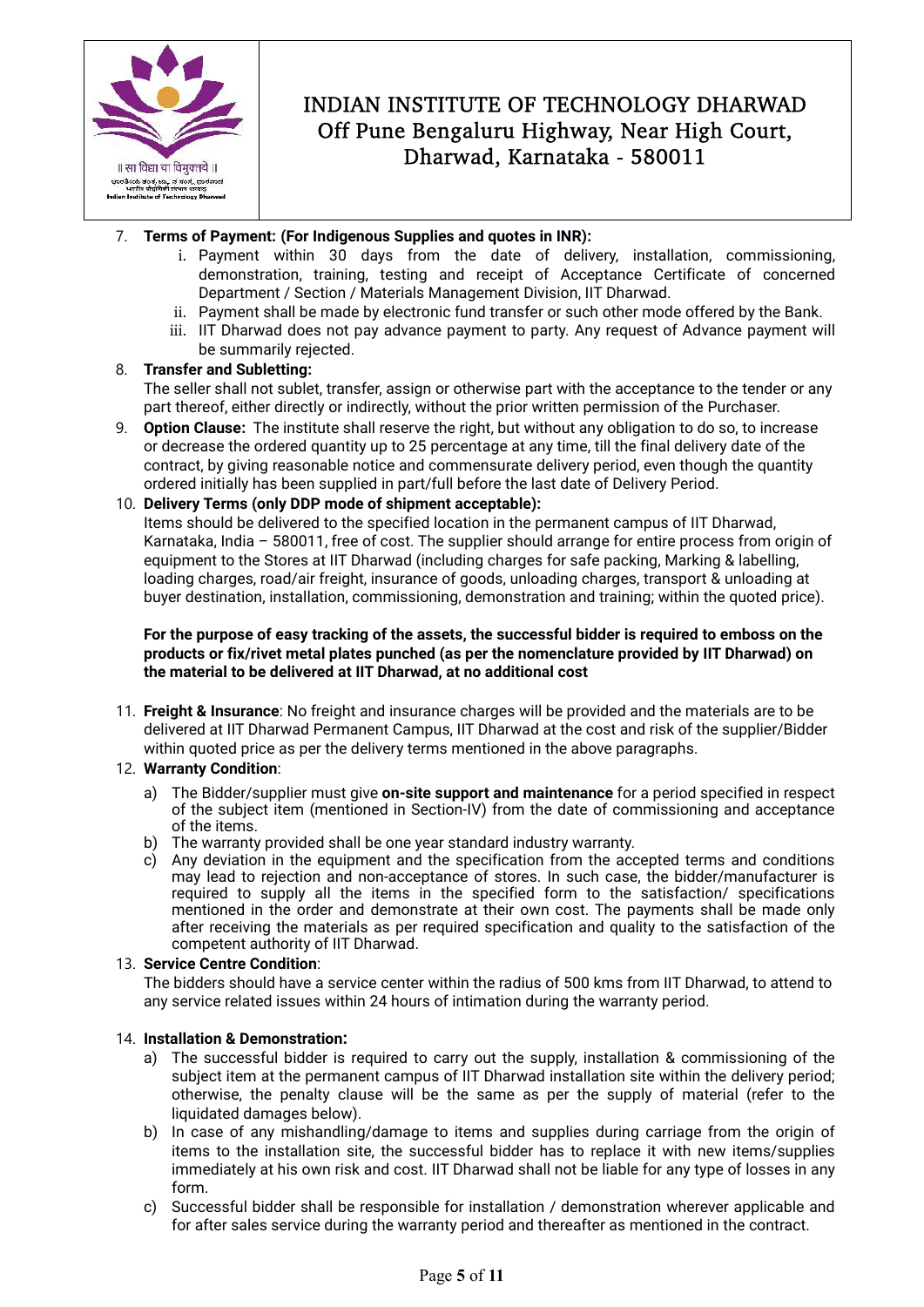

- d) Installation demonstration to be arranged by the successful bidder within the quoted price and the same is to be done within 15 days of the arrival of the equipment at site or whenever informed by IIT Dharwad.
- 15. **Liquidated Damages:** The equipment should be delivered/dispatched to destination and ready for use not later than the delivery period specified. If the supplier/Bidder fails to deliver any or all the stores or perform the service by the specified date, liquidated damages @0.5% per week or part thereof in respect of the value of the delayed stores will be deducted from the bill subject to a maximum of 10% value. Same terms are applicable for installation, training and demonstration clause mentioned above.

### 16. **Dispute and Jurisdiction:**

Any legal disputes arising out of any breach of contract pertaining to the whole process of this tender shall be settled in the court of competent jurisdiction in the district of Dharwad, Karnataka.

### 17. **Cancellation of Tender:**

- a) Notwithstanding anything specified in this tender document, Purchaser/IIT Dharwad in his sole discretion, unconditionally and without assigning any reasons, reserves the rights:
	- i. To accept or reject lowest tender or any other tender or all the tenders.
	- ii. To accept any tender in full or in part.
	- iii. To reject the tender, offer not confirming to the tender terms.
	- iv. To cancel the tender at any stage during the evaluation & before award of work

#### 18. **Force Majeure:**

- a) The Supplier shall not be liable for imposition of liquidated damages or termination for default, if and to the extent that, its delay in performance or other failure to perform its obligations under the Contract is the result of an event of Force Majeure.
- b) For purposes of this Clause, "Force Majeure" means an event beyond the control of the Supplier and not involving the Supplier's fault or negligence and not foreseeable. Such events may include, but are not limited to, acts of the Purchaser either in its sovereign or contractual capacity, wars or revolutions, fires, floods, epidemics, quarantine restrictions and freight embargoes.
- c) If a Force Majeure situation arises, the Supplier shall promptly notify the Purchaser in writing of such conditions and the cause thereof. Unless otherwise directed by the Purchaser in writing, the Supplier shall continue to perform its obligations under the Contract as far as is reasonably practical, and shall seek all reasonable alternative means for performance not prevented by the Force Majeure event.
- 19. **Specification and Samples:** The suppliers shall supply the stores in accordance with the specifications/ descriptions of stores given in the acceptance of tender. The Purchaser reserves the rights to alter the description of stores including drawings given in the acceptance of tender. In the event any such alteration result in any implication to the deliver and price, such implication shall be mutually agreed between the Purchaser and supplier. In case certified sample has been issued by the Purchaser and the Specifications / Drawings also exist in the acceptance of tender then the certified sample will govern the supply to the extent of material, workmanship and finished product

#### 20. **Inspections and Tests**

- a) The Purchaser or its representative shall have the right to inspect and/or to test the Goods to confirm their conformity to the Contract specifications at no extra cost to the Purchaser.
- b) The inspections and tests may be conducted on the premises of the Supplier or its subcontractor(s), at point of delivery and/or at the Goods final destination. If conducted on the premises of the Supplier or its subcontractor(s), all reasonable facilities and assistance, including access to drawings and production data shall be furnished to the inspectors at no charge to the Purchaser.
- c) Should any inspected or tested Goods fail to conform to the specifications, the Purchaser may reject the goods and the Supplier shall either replace the rejected Goods or make alterations necessary to meet specification requirements free of cost to the Purchaser.
- d) The Purchaser's right to inspect, test and, where necessary, reject the Goods after the Goods' arrival at Project Site shall in no way be limited or waived by reason of the Goods having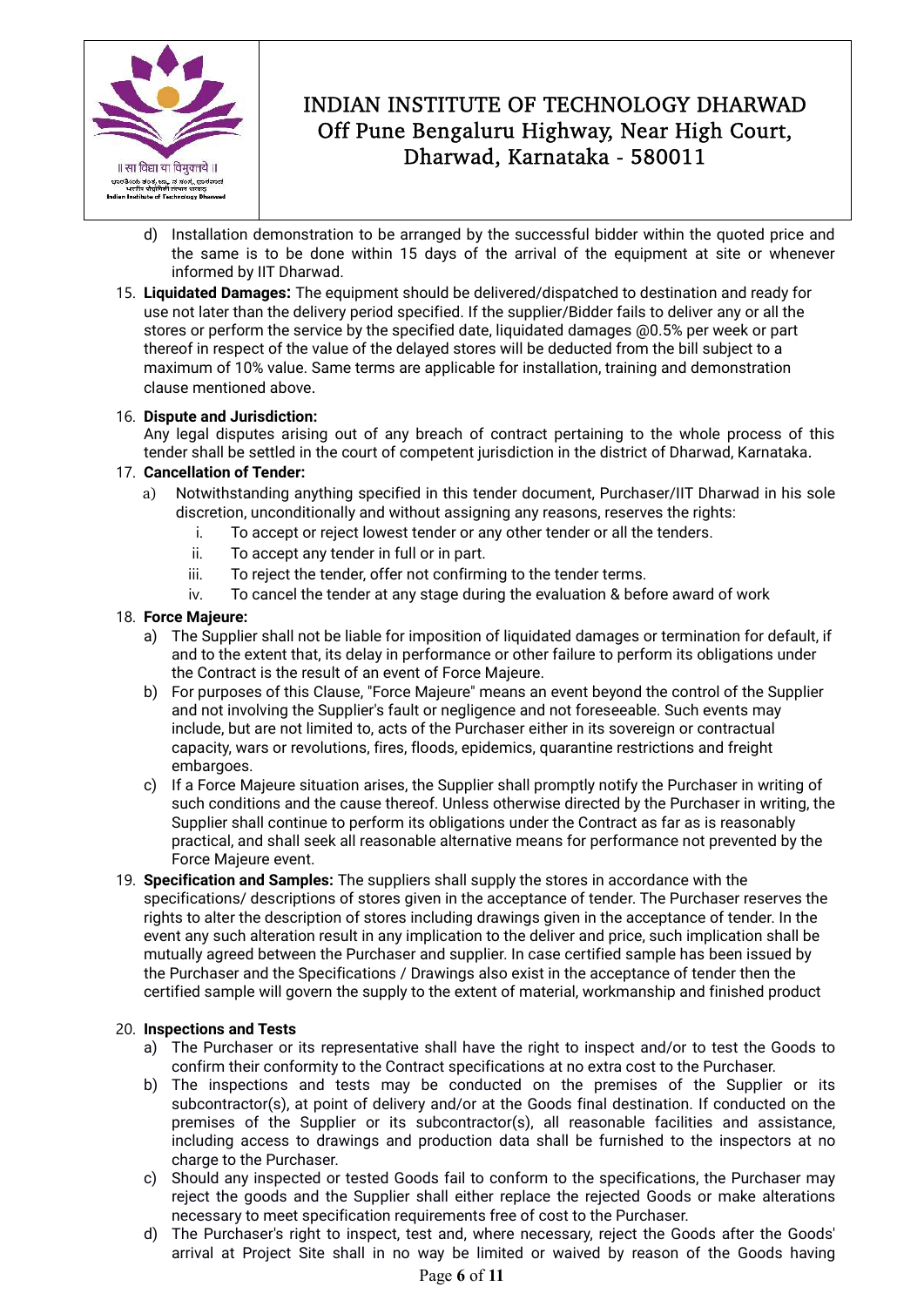

previously been inspected, tested and passed by the Purchaser or its representative prior to the Goods shipment.

e) Nothing in this clause shall in any way release the Supplier from any warranty or other obligations under this Contract

### 21. **Supervision of Commissioning:**

Successful BIDDER shall depute concerned specialist, for supervision of commissioning of the machine to be carried out. The successful BIDDER shall make necessary arrangement at their own expenses for stay, transport and other expenses of their specialist during their stay in Dharwad which also includes imparting free of cost training to IIT Dharwad personnel.

### 22. **Performance Guarantee (as per GFR 2017 Rule 171):**

- a) Successful bidder has to furnish 5% of the contract value as a performance security for a period of 02 months beyond the end of all warranty related obligations.
- b) Performance Security may be furnished in the form of Insurance Surety Bonds, Account Payee Demand Draft, Fixed Deposit Receipt from a Commercial bank, Bank Guarantee from a Commercial bank or online payment in an acceptable form safeguarding the purchaser's interest in all respects as per GFR 2017, Rule 171 and as amended from time to time.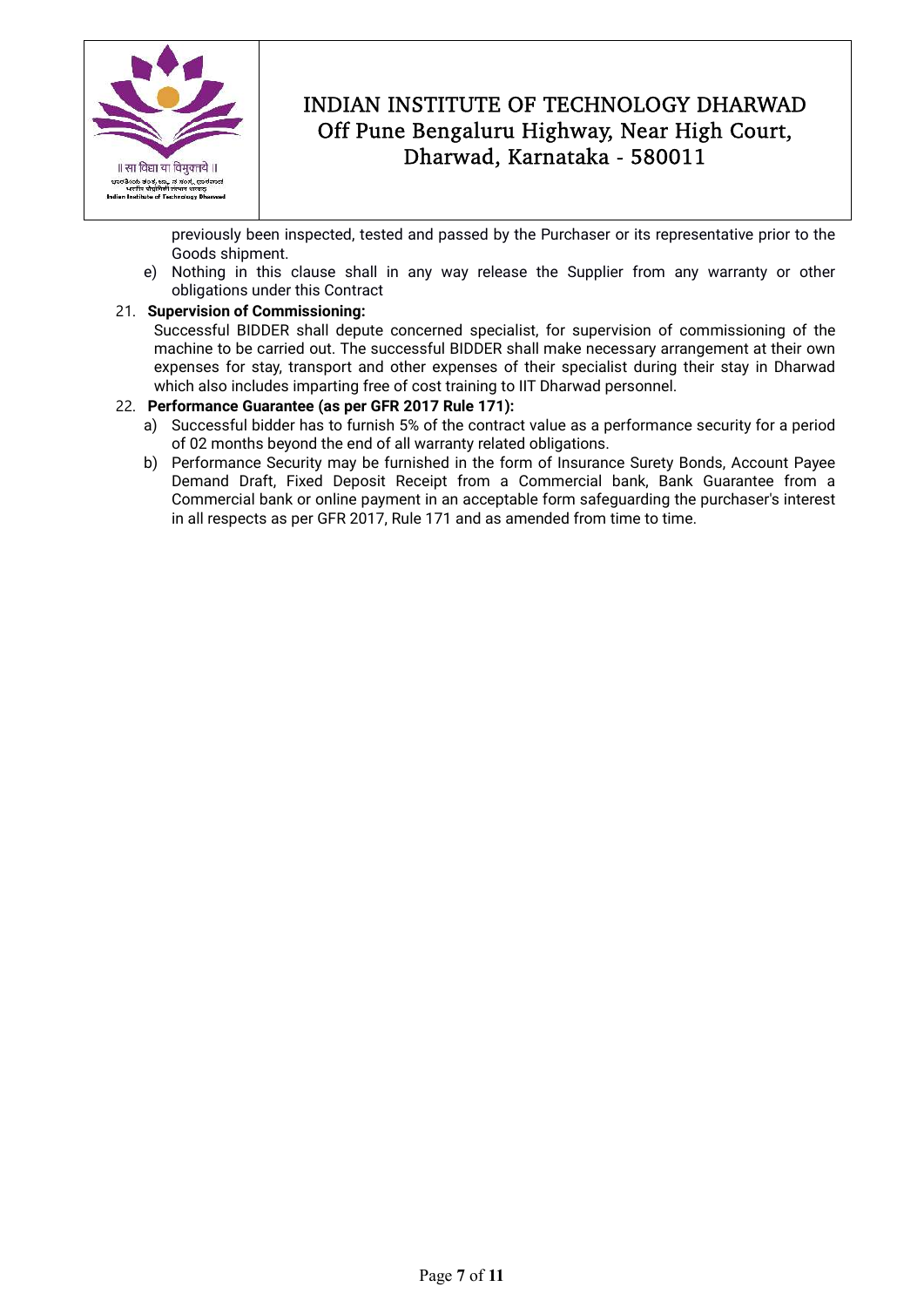

## **Section – IV : Additional Conditions of Contract**

## **ADDITIONAL TERMS AND CONDITIONS FOR PROCUREMENT OF MESS FURNITURE**

Material to be used should be re-cyclable and should be environment friendly. All the material used shall have BIS certification

Certification for the Indoor Air Quality (Low VOC) to be attached by the vendor

The committee may visit the manufacturing center of the OEM to evaluate the manufacturing capacity, quality control etc of the firm

On award of the contract, the successful bidder shall immediately submit the detailed working drawings of the corresponding furniture to IIT, Dharwad for approval. The fabrication of furniture to be taken up only after approval of drawing. The L1 vendor shall organize a mockup room with all the specimen furniture as per the layout plan, at permanent campus of IIT for approval before initiation of production

Manufacturer should have all the necessary machinery and capability to fabricate the furniture as per contract. Necessary documentary evidence to be submitted

Bidder shall submit the Item wise Product Catalogue with Image.

OEM to provide In-house testing certificates as per relevant standards for the products mentioned in the tender for evaluation

One year standard industry warranty.

The successful bidder is to offer one sample each, wherever necessary, for approval by IIT Dharwad before effecting/fabricating bulk supply/ordered quantity.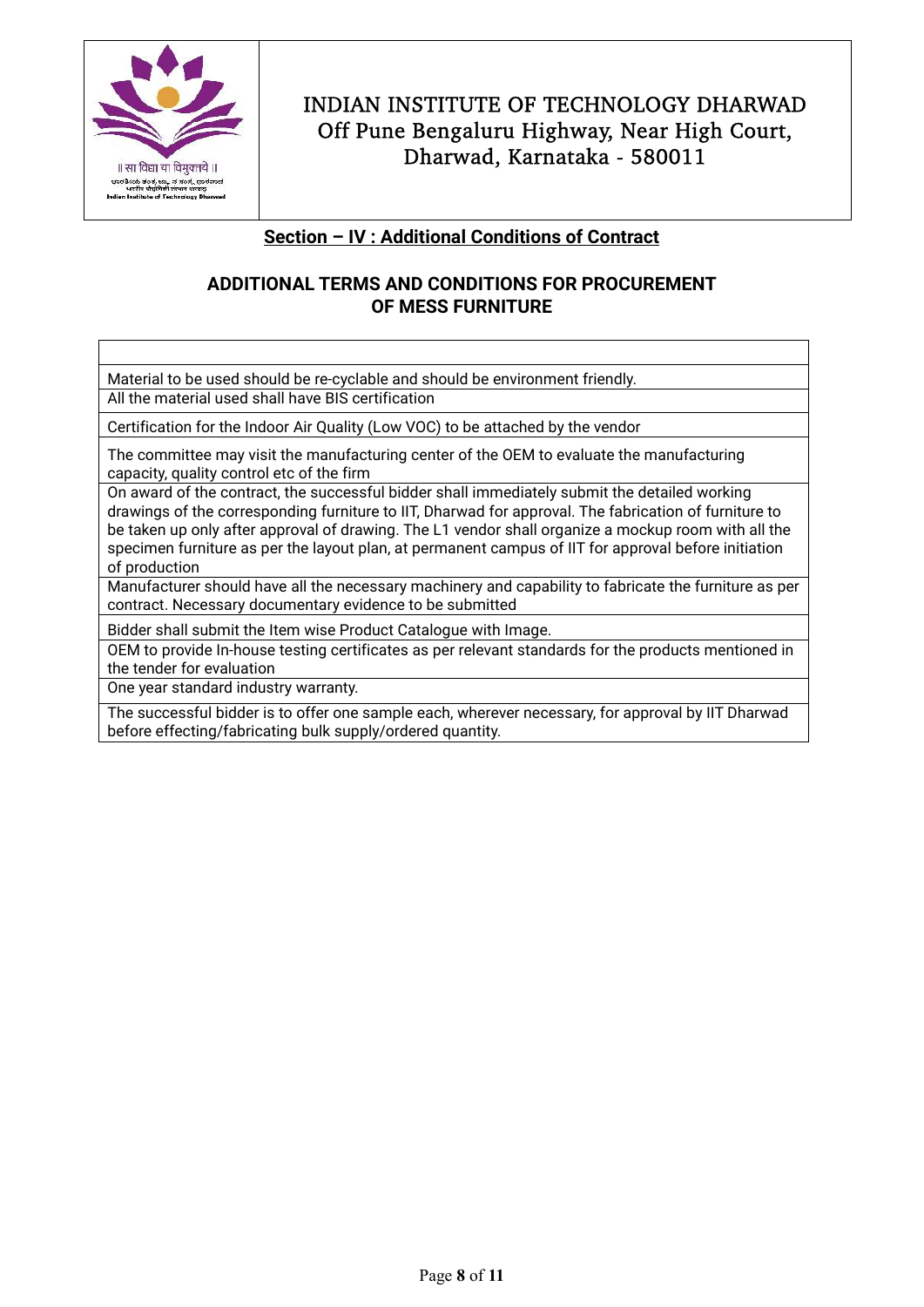

# **Section V – Complete Schedule of Requirements and Compliance**

| This section has following compliance requirements: |  |
|-----------------------------------------------------|--|
|-----------------------------------------------------|--|

|    | Compliance for commercial terms and conditions of tender                |
|----|-------------------------------------------------------------------------|
| ii | Compliance for technical specifications of the equipment to be supplied |
|    |                                                                         |

```
i. Table of compliance for commercial terms & conditions of tender (to be filled by 
bidder)
```
## **(NO FIELD TO BE LEFT BLANK)**

| Sr. No. | <b>Terms and Conditions</b>                                                                                                | <b>IIT Dharwad tender requirements</b>                                                            | <b>Response by</b><br><b>Bidder</b><br>$M/s$ __ |
|---------|----------------------------------------------------------------------------------------------------------------------------|---------------------------------------------------------------------------------------------------|-------------------------------------------------|
| 1.      | Unconditional acceptance to all the Terms<br>and conditions set out herein                                                 | Declaration to be provided                                                                        |                                                 |
| 2.      | Price Bid Format                                                                                                           | <b>BoQ</b>                                                                                        |                                                 |
| 3.      | Price Bid Currency                                                                                                         | INR only                                                                                          |                                                 |
| 4.      | Delivery terms                                                                                                             | only DDP Mode Door Delivery<br>(Refer point 10 of Section-III)                                    |                                                 |
| 5.      | Freight & Insurance                                                                                                        | Refer point 11 of Section-III                                                                     |                                                 |
| 6.      | Warranty                                                                                                                   | Refer point 12 of Section-III                                                                     |                                                 |
| 7.      | Installation & Commissioning                                                                                               | Refer point 14 of Section-III                                                                     |                                                 |
| 8.      | GST Rate (If Local supply in India)                                                                                        | Applicable rate @18%                                                                              |                                                 |
| 9.      | Terms of Payment                                                                                                           | Refer point 7 of Section-III                                                                      |                                                 |
| 10.     | Performance Guarantee                                                                                                      | Refer point 22 of Section-III                                                                     |                                                 |
| 11.     | <b>PAN</b>                                                                                                                 | Copy of PAN required                                                                              |                                                 |
| 12.     | GST                                                                                                                        | Copy of GST certificate required                                                                  |                                                 |
| 13.     | Last 3 financial years' ITR required<br>ITRs (2018-19 to 2020-21)                                                          |                                                                                                   |                                                 |
| 14.     | Proof of Business existence                                                                                                | For a period of more than 3 years                                                                 |                                                 |
| 15.     | Percentage of local content as per DPIIT<br>Order No. 45021/2/2017-B.E-II dated<br>15/06/2017 as amended from time to time | Declaration to be provided with all<br>relevant details                                           |                                                 |
| 16.     | Previous Experience (Refer point 2) of<br>Section-II)                                                                      | Necessary documents to be attached                                                                |                                                 |
| 17.     | <b>Blacklisting status</b>                                                                                                 | Submit a declaration in this regard                                                               |                                                 |
| 18.     | OEM Details (MAF/Authorisation from OEM<br>to participate on their behalf)                                                 | Please attach the OEM details and<br>MAF/Authorisation from OEM to<br>participate on their behalf |                                                 |
| 19.     | Bidder should submit company profile<br>including infrastructure available and their<br>complete product range.            | Necessary documents/brochures to<br>be provided                                                   |                                                 |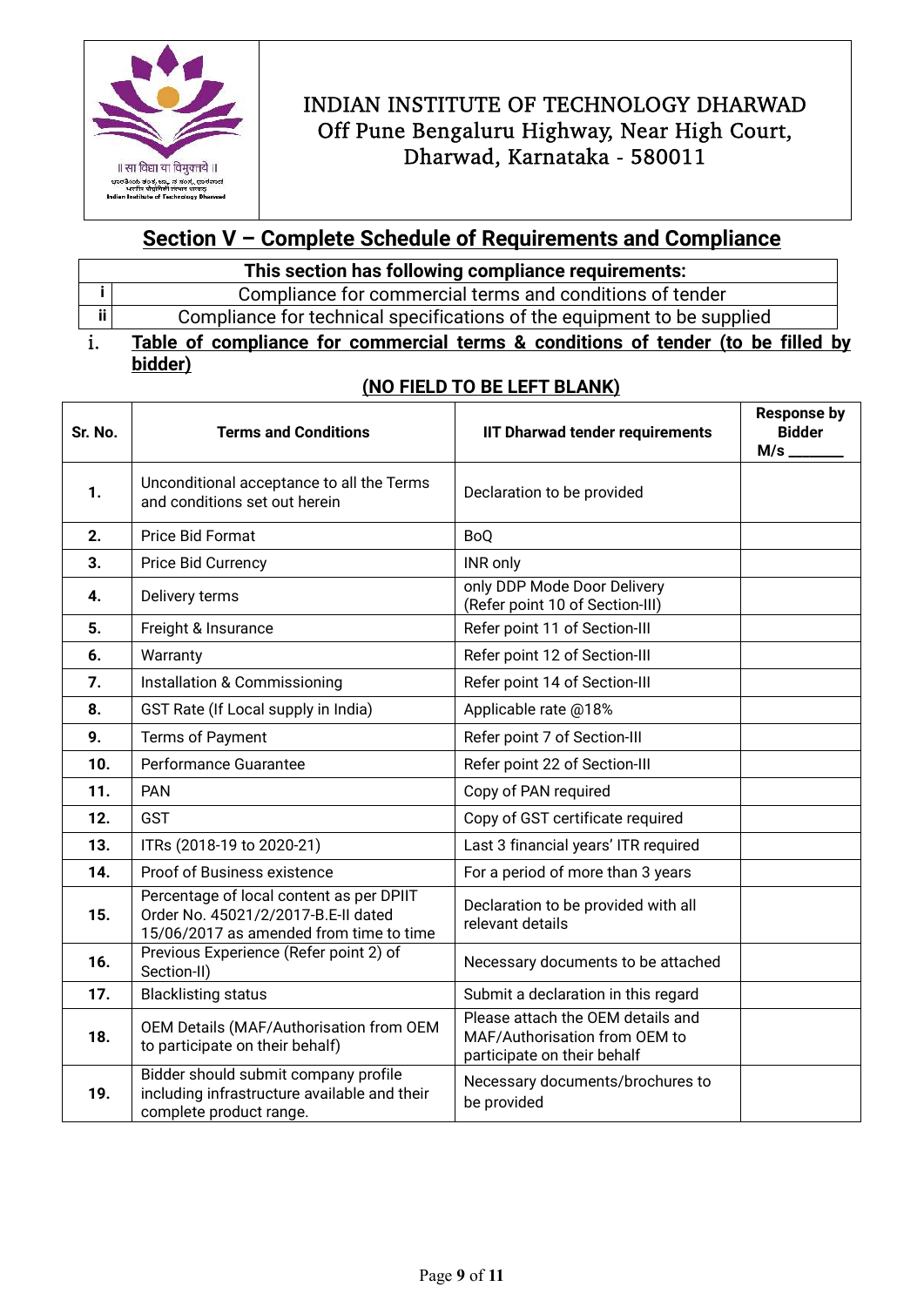

## ii. **Table of compliance for technical specifications of the equipment to be supplied (to be filled by bidder)**

 **Technical specifications of the equipment as per item described in Sl.No.2 of page 1 of this document** 

### **1. 8 seater SS Canteen table with collapsible stools**

| S No.          | <b>Description</b>                                                                                                                                                                                                                                                                                                                                                                                                                                                                                                                                                                                                                                                                                                                                                                                                                                                                                                                                                                                                                                                                                                                                                                                                                                                     | Whether                      | <b>Specifications of the</b> |  |
|----------------|------------------------------------------------------------------------------------------------------------------------------------------------------------------------------------------------------------------------------------------------------------------------------------------------------------------------------------------------------------------------------------------------------------------------------------------------------------------------------------------------------------------------------------------------------------------------------------------------------------------------------------------------------------------------------------------------------------------------------------------------------------------------------------------------------------------------------------------------------------------------------------------------------------------------------------------------------------------------------------------------------------------------------------------------------------------------------------------------------------------------------------------------------------------------------------------------------------------------------------------------------------------------|------------------------------|------------------------------|--|
|                |                                                                                                                                                                                                                                                                                                                                                                                                                                                                                                                                                                                                                                                                                                                                                                                                                                                                                                                                                                                                                                                                                                                                                                                                                                                                        | <b>Complied</b><br>Yes or No | quoted product               |  |
|                | Size -                                                                                                                                                                                                                                                                                                                                                                                                                                                                                                                                                                                                                                                                                                                                                                                                                                                                                                                                                                                                                                                                                                                                                                                                                                                                 |                              |                              |  |
| 1              | Table - 2400(L) x 900(W) x 760(H) mm<br>Stool - 350mm dia & 500 mm ht                                                                                                                                                                                                                                                                                                                                                                                                                                                                                                                                                                                                                                                                                                                                                                                                                                                                                                                                                                                                                                                                                                                                                                                                  |                              |                              |  |
|                | Material                                                                                                                                                                                                                                                                                                                                                                                                                                                                                                                                                                                                                                                                                                                                                                                                                                                                                                                                                                                                                                                                                                                                                                                                                                                               |                              |                              |  |
| $\overline{2}$ | Table top - SS 304 grade of 16 gauge thick<br>Table top frame $-40x40$ mm and 16 gauge square tube<br>of MS ERW tube at all sides and middle<br>Stool top - SS 304 grade of 16 gauge and provided with<br>cross braces of 25 x 25mm of 16 gauge square tube of<br><b>MS ERW</b><br>Table legs - 6 legs of 40mm dia 16 gauge tube of MS<br>ERW provided along the corners and the middle and<br>provided with 32mm dia 16 gauge tube of MS ERW<br>horizontal support at 200mm from the floor level<br>Stool leg - Legs of Stool should be on 40mm dia 16<br>gauge tube MS ERW supported by 3 nos of legs of Dia<br>32 mm Pipe MS ERW of 16 gauge<br>Stool should be foldable type with proper joint. Near the<br>foldable joint there should be a provision of C-Shape<br>Steel Flat 14gauge in the cross support to hold the stool<br>while folding it inside the table top.<br>Distance of stool from Table Frame Structure = 300mm<br>All the corner edge/side of table top and stool top<br>should be of curved / fillet edge of 50mm depth and<br>12mm inside<br>It has to be ensured that the flexing of sheet metal at<br>the table top don't happen.<br>Only primary Steel of TATA/SAIL/JINDAL to be used.<br>TIG/MIG welding<br>## Sharp corners to be rounded |                              |                              |  |
| 3              | Anti-rust treatment<br>Pre-treatment using 10 tank anti-rust treatment and B<br>grade phosphating needs to be carried out                                                                                                                                                                                                                                                                                                                                                                                                                                                                                                                                                                                                                                                                                                                                                                                                                                                                                                                                                                                                                                                                                                                                              |                              |                              |  |
| 4              | <b>Finish</b><br>All SS surface should be polished and have glossy<br>finish.<br>MS surface provided with epoxy polyester powder<br>coated with DFT not less than 50microns                                                                                                                                                                                                                                                                                                                                                                                                                                                                                                                                                                                                                                                                                                                                                                                                                                                                                                                                                                                                                                                                                            |                              |                              |  |
| 5              | Bushes of high quality nylon which are impact and<br>vibration resistant                                                                                                                                                                                                                                                                                                                                                                                                                                                                                                                                                                                                                                                                                                                                                                                                                                                                                                                                                                                                                                                                                                                                                                                               |                              |                              |  |
| 6              | Warranty<br>One year standard industry warranty.                                                                                                                                                                                                                                                                                                                                                                                                                                                                                                                                                                                                                                                                                                                                                                                                                                                                                                                                                                                                                                                                                                                                                                                                                       |                              |                              |  |